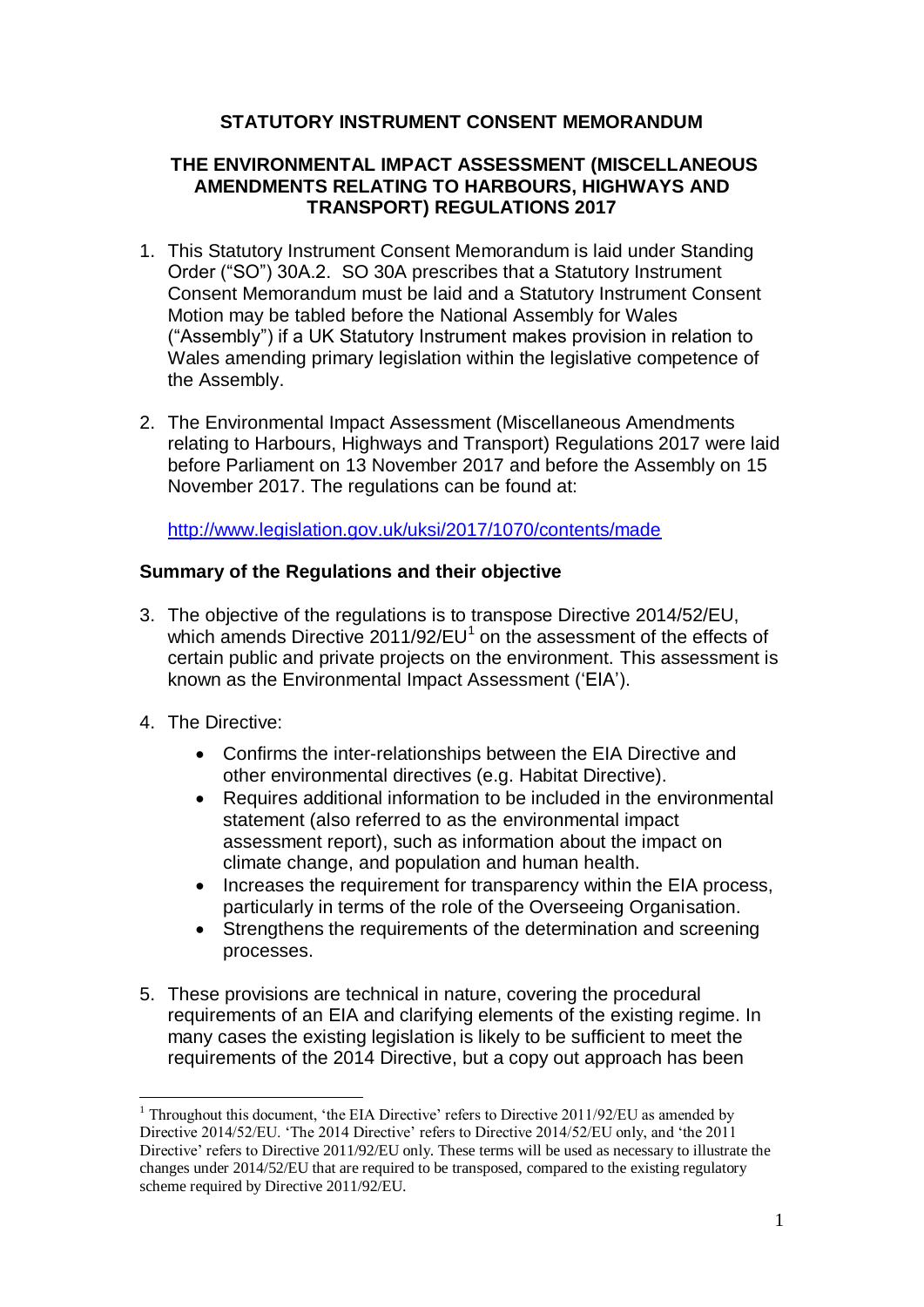taken in all appropriate places in order to minimise the risk of failure to properly transpose. The practical impacts of the changes are minor, as EIAs in Wales are already being carried out with a regard to the 2014 Directive.

6. The Regulations cover England and Wales. Elements of the Regulations also apply in Scotland.

## **Relevant provision to be made by the Regulations**

- 7. Transposition of this Directive will not affect schemes which have already been determined (i.e. confirmation has been received that an EIA is required) and a scope of works has been requested. Article 3(1) of the 2014 Directive allows for such schemes to carry on under the un-amended provisions of the 2011 Directive. The following provisions will apply to new schemes which have not reached this point only.
- 8. The regulations cover areas within devolved competence and outside of devolved competence. It covers a range of transport related matters. The Highways Act 1980 is the only element which is entirely within the devolved competence of the National Assembly. The National Assembly has legislative competence over harbours which are used for fishing, for recreation, and/or for communication between places in Wales, though not all harbours in Wales. However, the Welsh Ministers are only designated to transpose the provisions of this Directive in relation to major transport schemes, which excludes fisheries harbours even though fisheries harbours are within the legislative competence of the National Assembly.
- 9. It is the view of the Welsh Government that the provisions described in paragraph (8) above fall within the legislative competence of the National Assembly for Wales in so far as they relate to harbours, highways and transport which are used or required wholly or mainly for the fishing industry, for recreation, or for communication between places in Wales (or for two or more of those purposes, listed under paragraph 10 of Part 1, Schedule 7 to the Government of Wales Act 2006.

#### Harbours Act 1964

- 10.Schedule 2 of the regulations copy out the definition of the EIA process into Schedule 3 of the Harbours Act, including the changes to terminology and that the assessment should be of likely significant effects of the project on the environment.
- 11.The regulations transpose the exemption for projects which have the response to civil emergencies or defence as their sole purpose, and the additional flexibility conferred in exceptional circumstances. The regulations set out when certain steps of the EIA process may be deferred.
- 12.The regulations transpose the requirement that when a project requires an EIA and an assessment under the Habitats Directive (Directive 92/43) or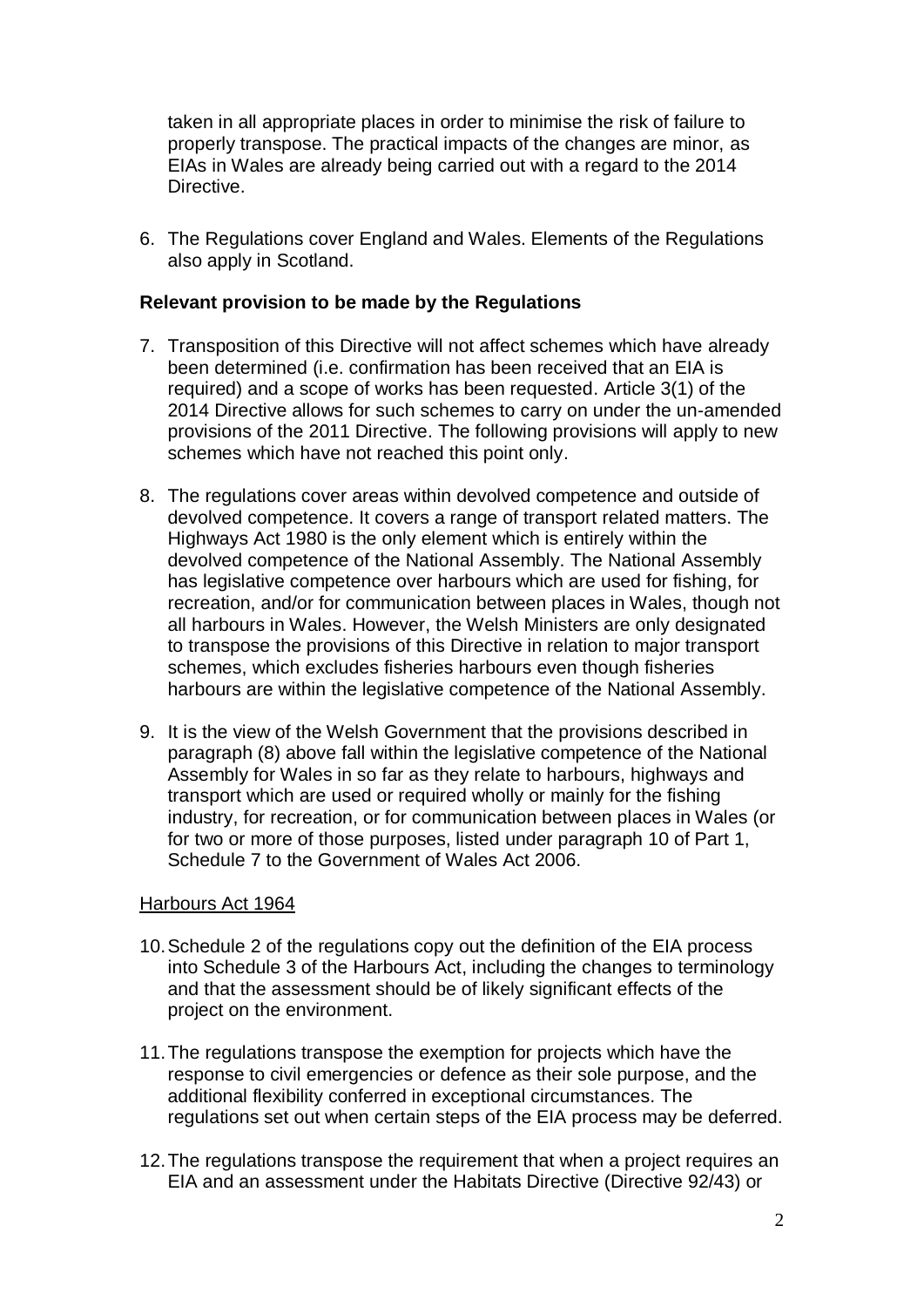the Birds Directive (Directive 2009/147) the authority that must ensure, where appropriate, that the relevant assessments are coordinated. The regulations transpose the projects for which an EIA is required and the type of information required or might be provided in an application by reference to the Directive.

- 13.The regulations amend the process for the scoping report, requiring that the Secretary of State must inform the applicant of their decision in writing within 90 days, unless exceptional circumstances apply. The regulations now add that where insufficient information has been provided the Secretary of State may write within 90 days requesting further information with subsequent impacts on the timescales for decisions.
- 14.The regulations transpose the type of information to be provided by a developer in order for a competent authority to screen a proposal, transpose the selection criteria by reference to the Directive, and include a copy out reference to 'authorities with local and regional competencies' alongside the existing consultation provisions.
- 15.The regulations make amendments to the requirements for documentation to be submitted for an application for a Harbour Revision Order. The regulations set out the minimum information that a developer must provide in their environmental statement as part of the assessment process in paragraph 8 of the Harbours Act. The regulations copy out that the competent authority must issue an opinion on the scope and level of detail of the information required in the statement, taking into account the information provided by the developer on the specific characteristics of the project and its likely impact on the environment.
- 16.The regulations update publication arrangements for notices, to make them available electronically within specified times.
- 17.The regulations set out the information which the Secretary of State must consider when making a decision on the environmental impact of a project, including provisions to ensure any necessary monitoring conditions are included in a project when appropriate.
- 18.The regulations insert a requirement in paragraph 19 that the Secretary of State must make a determination under that paragraph within a reasonable period of time, taking into account the nature and complexity of the application and proposed works, as well as any additional procedures required, from the date on which the Secretary of State has been provided with the environmental information provided. The regulations also update the provisions for the publication of that decision.

#### Amendments to the Highways Act 1980

19.The regulations amend Section 105A (1) of the Highways Act to refer to the amended Directives of 2011and 2014, including the new definition of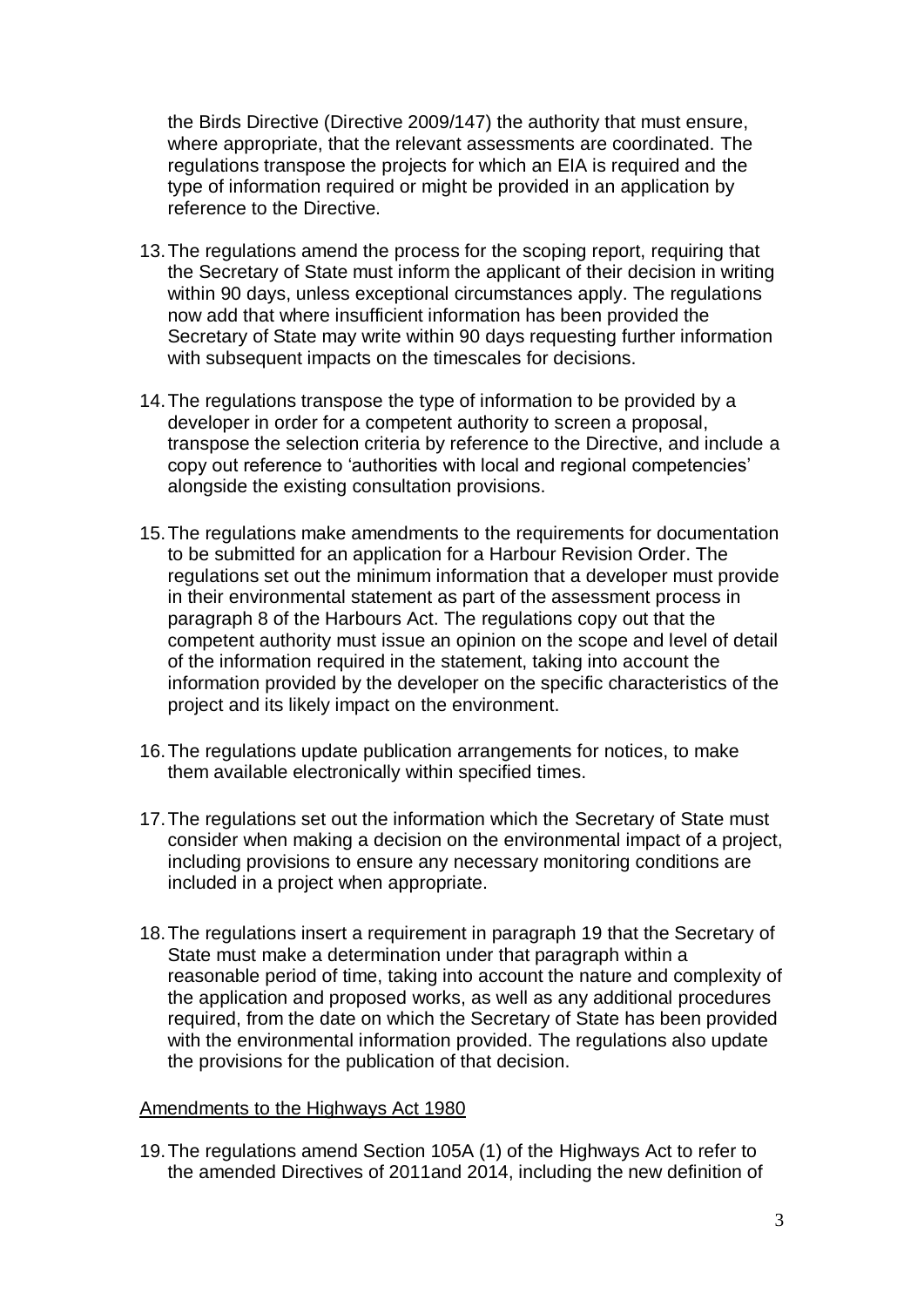"environmental impact assessment" included in the 2014 Directive. The amended section 105A sets out the procedures for determining whether an EIA is required for a highway project and the factors that must be taken into account in making that determination. The amendments to 105A clarify that the environmental factors that should be considered as part of the assessment should be the likely significant effects of the project on the environment. It also amends some of the terminology used.

- 20.Amendments to 105A also specify that where a project is subject to an assessment under the EIA Directive and under the Habitats or Birds Directives, where appropriate these assessments should be coordinated. Section 105A has been amended to set out the content of an environmental statement. Amendments to 105A also include the requirement for the developer to ensure that the environmental statement is prepared by competent experts, while the competent authority must ensure that it has, or has access to, sufficient expertise to examine the EIA report.
- 21.Amendments to Section 105B sets out procedures for making a determination on whether or not an EIA is required. Section 105B (1C) in the Highways Act 1980 will require the determination to be made as soon as possible and within 90 days. Amendments to 105B incorporate the requirement that the public should be informed about an application and the matters set out in Article 6(2) electronically. Amendments to this section set a 30 day minimum for public consultation on the environmental impact assessment report and a new minimum time frame for public consultations on the environment statement.
- 22.New Sections have been added to 105B to reflects the requirement that the competent authority's reasoned conclusion must be integrated into any decision; that competent authorities must also ensure that any mitigation measures and, where appropriate, monitoring measures are identified in the consent; requires that the decision to grant development consent should also now include, where appropriate, monitoring measures; and that the competent authority takes any of the decisions referred to within a reasonable period of time.
- 23.Section 105B (6) of the Highways Act has been amended to implement the changes to article 9(1) of the 2011 Directive, regarding procedures and content for making known a decision whether or not to proceed with a project that is subject to an EIA.
- 24.Section 105C has been amended to include consultations on transboundary effects may be conducted through an appropriate joint body.
- 25.The regulations transpose the exemption for defence and civil emergencies projects and confer some additional flexibility in exceptional circumstances into new section 105E and 105F.